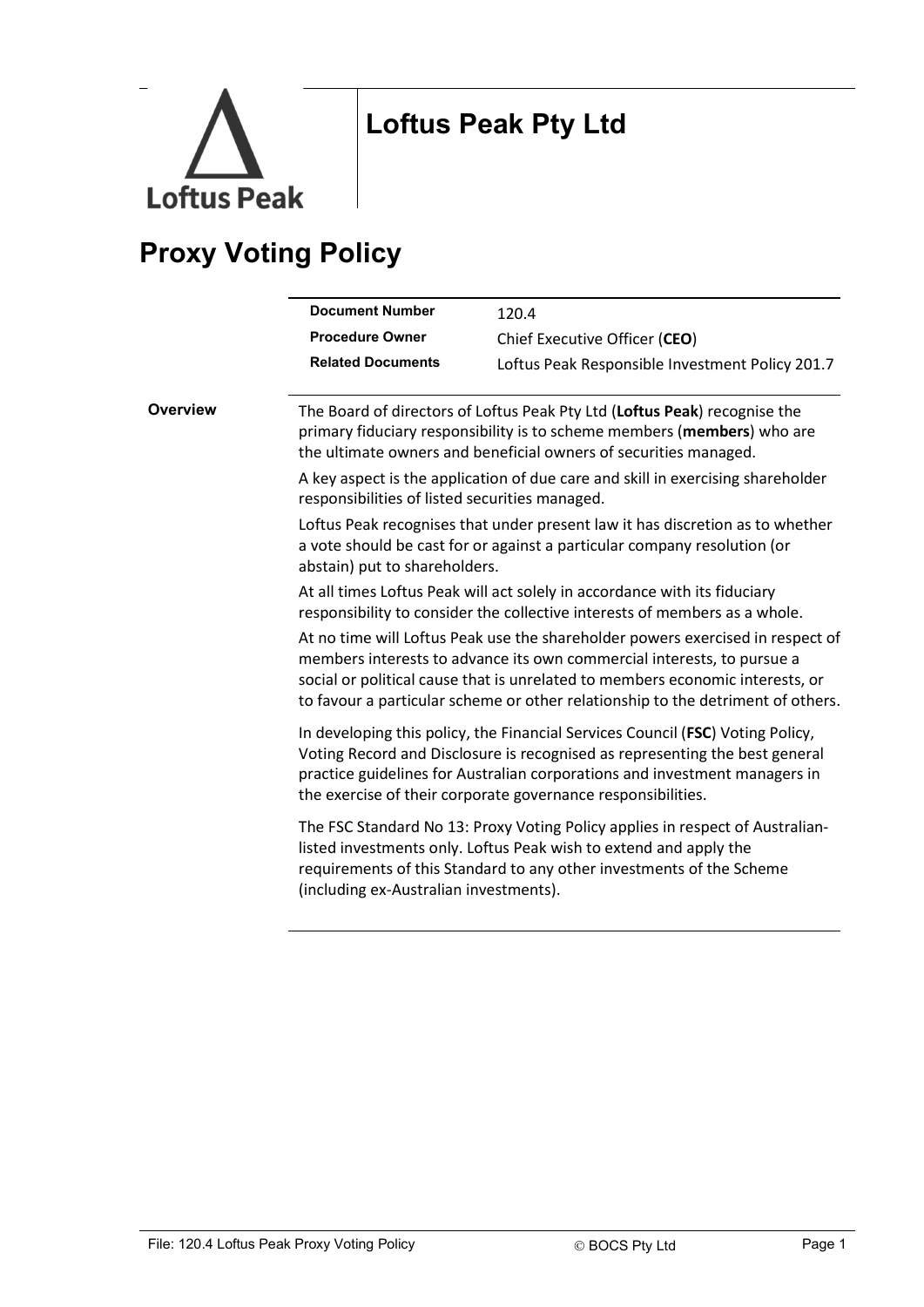## Voting Policy Areas

| <b>Accounting</b><br>practices               | <b>Election of Directors who are Audit Committee Members (if known)</b>                                                                                                                                                                                                                                                                                                                   |
|----------------------------------------------|-------------------------------------------------------------------------------------------------------------------------------------------------------------------------------------------------------------------------------------------------------------------------------------------------------------------------------------------------------------------------------------------|
|                                              | Generally, Loftus Peak will recommend a vote against or abstain from the<br>director's election who are members of the Audit Committee if:                                                                                                                                                                                                                                                |
|                                              | the director does not have previous recent experience on an audit<br>$\bullet$<br>committee                                                                                                                                                                                                                                                                                               |
|                                              | is not a qualified accountant<br>$\bullet$                                                                                                                                                                                                                                                                                                                                                |
|                                              | was not in a role which required him/her to understand financial<br>$\bullet$<br>statements and analysis, interpret and evaluate financial data and<br>have an understanding of risk management or                                                                                                                                                                                        |
|                                              | was a partner of Loftus Peak's auditor in the last three years.<br>٠                                                                                                                                                                                                                                                                                                                      |
|                                              | Re-election of Directors who are Audit Committee Members                                                                                                                                                                                                                                                                                                                                  |
|                                              | Generally, Loftus Peak will recommend a vote against or abstain from the<br>director's re-election who are members of the Audit Committee if:                                                                                                                                                                                                                                             |
|                                              | The non-audit fees paid to the auditor are excessive;<br>$\bullet$                                                                                                                                                                                                                                                                                                                        |
|                                              | The company receives an Adverse Opinion on the company's financial<br>$\bullet$<br>statements from its auditors; or                                                                                                                                                                                                                                                                       |
|                                              | There is persuasive evidence that the audit committee entered into<br>$\bullet$<br>an inappropriate indemnification agreement with its auditor that<br>limits the ability of the company, or its shareholders, to pursue<br>legitimate legal recourse against the audit firm.                                                                                                             |
|                                              | In addition, Loftus Peak will recommend voting case-by-case on directors' re-<br>election who are members of the Audit Committee and/or the full board if<br>poor accounting practices are identified which rise to a level of serious<br>concern, such as fraud and misapplication of accounting standards.                                                                              |
|                                              | Loftus Peak will examine the severity, breadth, chronological sequence and<br>duration, as well as the company's efforts at remediation or corrective<br>actions in determining whether negative vote recommendations are<br>warranted against the directors who are members of the Audit Committee<br>and who are responsible for the poor accounting practices, or the entire<br>Board. |
| <b>Director</b><br>attendance at<br>meetings | Loftus Peak will recommend against or abstain from voting on individual<br>directors who attend less than 75 percent of the board and committee<br>meetings without a valid excuse, such as illness, service to the nation, work<br>on behalf of the company, or funeral obligations.                                                                                                     |
|                                              | If the company provides Loftus Peak with meaningful disclosure explaining<br>the director's absences, we will evaluate the information on a case-by-case<br>basis taking into account the following factors:                                                                                                                                                                              |
|                                              | Degree to which absences were due to an unavoidable conflict;<br>$\bullet$                                                                                                                                                                                                                                                                                                                |
|                                              | Pattern of absenteeism; and                                                                                                                                                                                                                                                                                                                                                               |
|                                              | Other extraordinary circumstances underlying the director's absence.                                                                                                                                                                                                                                                                                                                      |